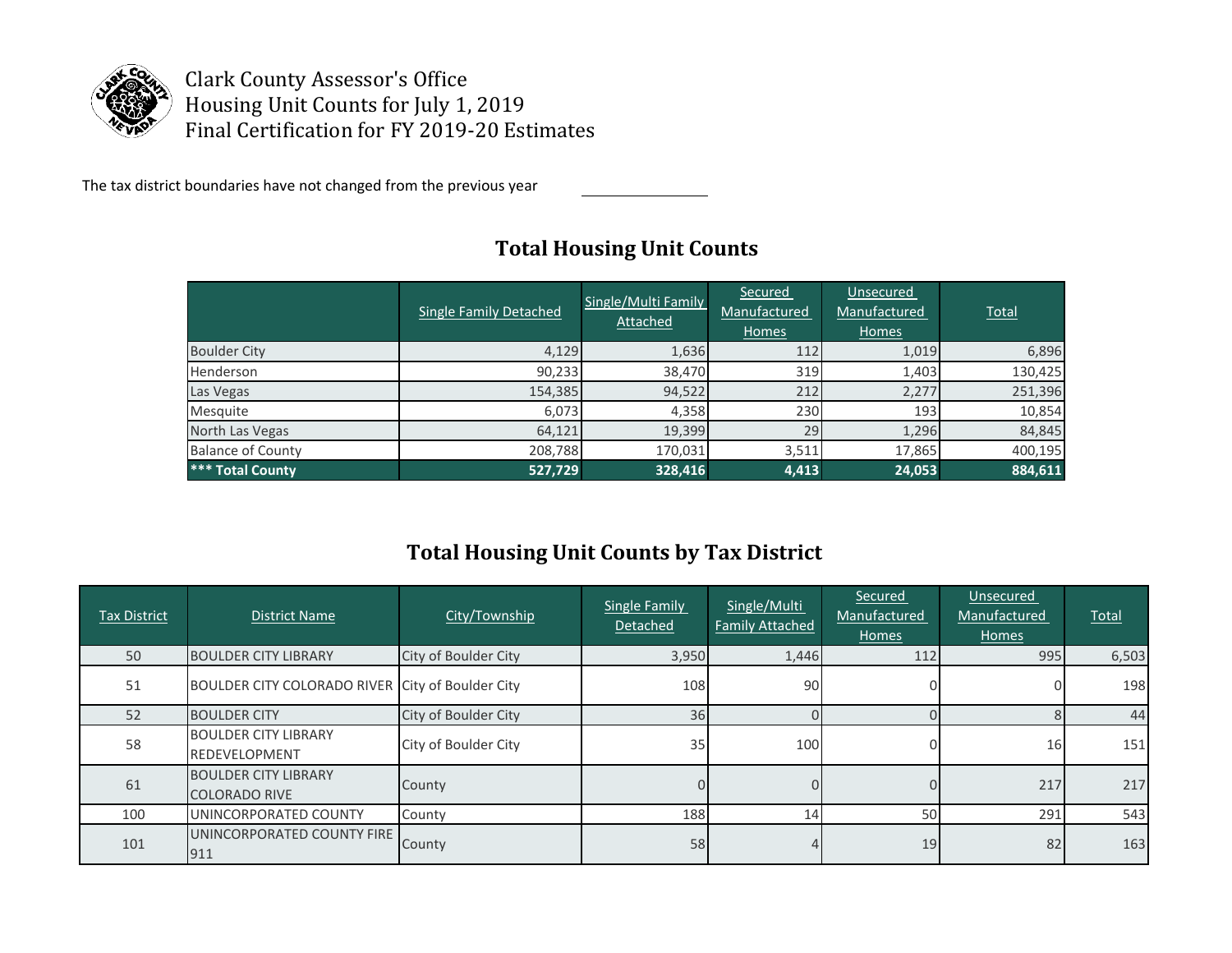| <b>Tax District</b> | <b>District Name</b>                               | City/Township           | <b>Single Family</b><br>Detached | Single/Multi<br><b>Family Attached</b> | Secured<br>Manufactured<br><b>Homes</b> | Unsecured<br>Manufactured<br><b>Homes</b> | Total   |
|---------------------|----------------------------------------------------|-------------------------|----------------------------------|----------------------------------------|-----------------------------------------|-------------------------------------------|---------|
| 102                 | UNINCORPORATED COUNTY<br><b>COLORADO RIV</b>       | County                  | 14                               | 0                                      | 2                                       | 235                                       | 251     |
| 103                 | UNINCORPORATED COUNTY 911                          | County                  | 212                              | 29                                     | 305                                     | 461                                       | 1,007   |
| 104                 | UNINCORPORATED COUNTY FIRE<br><b>LVMPD</b>         | County                  |                                  | 436                                    | 0                                       | 2                                         | 438     |
| 106                 | LAUGHLIN TOWN COLORADO<br><b>RIVER</b>             | Laughlin Town           | $\Omega$                         | $\overline{0}$                         | $\overline{O}$                          | $\mathsf 3$                               | 3       |
| 107                 | LAUGHLIN TOWN BIG BEND<br><b>COLORADO RI</b>       | Laughlin Town           | 1,431                            | 3,461                                  | 146                                     | 33                                        | 5,071   |
| 110                 | MT CHARLESTON TOWN & FIRE                          | Mt Charleston Town      | 92                               | 18                                     | $\overline{0}$                          | 1                                         | 111     |
| 115                 | MT CHARLESTON TOWN & FIRE<br><b>KYLE CAN</b>       | Mt Charleston Town      | 394                              |                                        | 0                                       | $\mathbf 0$                               | 396     |
| 120                 | <b>ARTESIAN BASIN</b>                              | County                  | 6                                | $\Omega$                               | 5                                       | 22                                        | 33      |
| 121                 | <b>ARTESIAN BASIN 911</b>                          | County                  | 61                               |                                        | 20                                      | 21                                        | 104     |
| 125                 | <b>ARTESIAN BASIN FIRE 911</b>                     | County                  | 7,430                            | 242                                    | 13                                      | 140                                       | 7,825   |
| 135                 | <b>INDIAN SPRINGS TOWN</b>                         | County                  | 60                               | 19                                     | 76                                      | 357                                       | 512     |
| 146                 | UNINCORPORATED COUNTY<br><b>COYOTE SPRIN</b>       | County                  | $\Omega$                         | $\Omega$                               | 0                                       | 9                                         | 9       |
| 200                 | LAS VEGAS CITY                                     | City of Las Vegas       | 152,055                          | 80,228                                 | 209                                     | 2,168                                     | 234,660 |
| 203                 | <b>LAS VEGAS CITY</b><br>REDEVELOPMENT             | City of Las Vegas       | 762                              | 9,906                                  | 0                                       | 64                                        | 10,732  |
| 204                 | <b>LAS VEGAS CITY</b><br>REDEVELOPMENT LIBRA       | City of Las Vegas       | 109                              | 282                                    | 1                                       | 3                                         | 395     |
| 206                 | LAS VEGAS CITY LIBRARY                             | City of Las Vegas       | 651                              | 102                                    | $\overline{0}$                          | $\mathsf{O}\xspace$                       | 753     |
| 207                 | <b>LAS VEGAS CITY</b><br>REDEVELOPMENT LIBRA       | City of Las Vegas       | 292                              | 381                                    | 0                                       | 7                                         | 680     |
| 212                 | <b>LAS VEGAS CITY</b><br>REDEVELOPMENT LVMPD       | City of Las Vegas       | 26                               | 1,160                                  | 2                                       | 16                                        | 1,204   |
| 213                 | <b>LAS VEGAS CITY</b><br>REDEVELOPMENT LIBRARY 911 | City of Las Vegas       | 115                              | 707                                    | 0                                       | 12                                        | 834     |
| 214                 | LAS VEGAS CITY<br>REDEVELOPMENT 214                | City of Las Vegas       | 375                              | 1,756                                  | $\overline{0}$                          | $\overline{7}$                            | 2,138   |
| 250                 | NORTH LAS VEGAS CITY                               | City of North Las Vegas | 40,304                           | 11,059                                 | 28                                      | 1,104                                     | 52,495  |
| 253                 | <b>NORTH LAS VEGAS</b><br>REDEVELOPMENT            | City of North Las Vegas | 320                              | 1,849                                  | $\boldsymbol{0}$                        | 92                                        | 2,261   |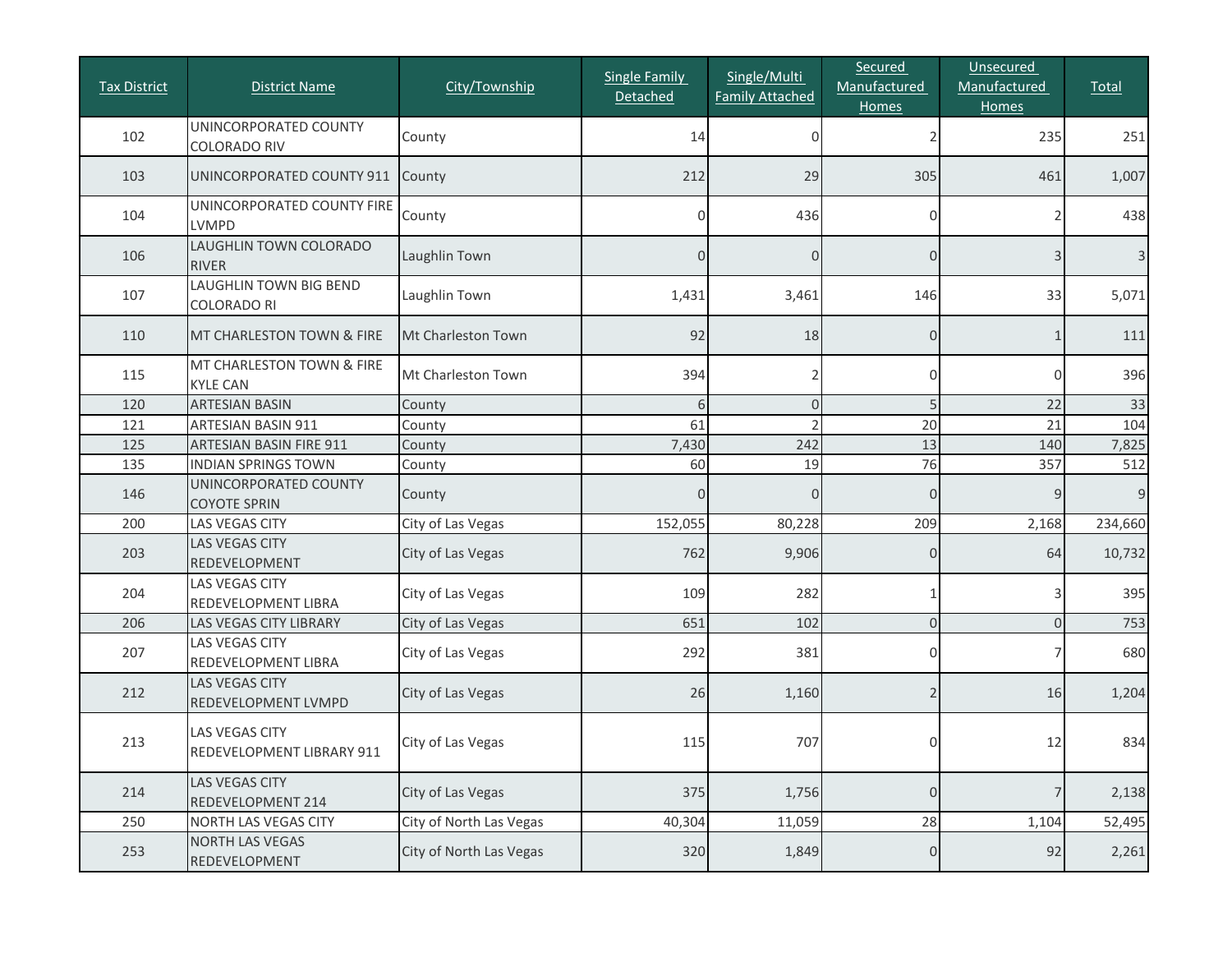| <b>Tax District</b> | <b>District Name</b>                         | City/Township             | <b>Single Family</b><br>Detached | Single/Multi<br><b>Family Attached</b> | Secured<br>Manufactured<br><b>Homes</b> | Unsecured<br>Manufactured<br><b>Homes</b> | <b>Total</b>    |
|---------------------|----------------------------------------------|---------------------------|----------------------------------|----------------------------------------|-----------------------------------------|-------------------------------------------|-----------------|
| 254                 | <b>NORTH LAS VEGAS CITY LIBRARY</b>          | City of North Las Vegas   | 23,124                           | 5,320                                  | $\mathbf{1}$                            | 43                                        | 28,488          |
| 255                 | NORTH LAS VEGAS<br>REDEVELOPMENT LIBR        | City of North Las Vegas   | 373                              | 1,171                                  | 0                                       | 57                                        | 1,601           |
| 340                 | <b>SUNRISE MANOR</b>                         | <b>Sunrise Manor Town</b> | 33,856                           | 25,260                                 | 1,842                                   | 8,685                                     | 69,643          |
| 341                 | <b>SUNRISE MANOR CC</b><br>REDEVELOPMENT     | <b>Sunrise Manor Town</b> | $\overline{O}$                   | 268                                    | 0                                       | $\overline{0}$                            | 268             |
| 410                 | <b>WINCHESTER TOWN</b>                       | Winchester Town           | 3,009                            | 10,101                                 | $\mathsf{O}\xspace$                     | 898                                       | 14,008          |
| 411                 | <b>WINCHESTER CC</b><br>REDEVELOPMENT        | <b>Winchester Town</b>    | $\overline{0}$                   | 3,030                                  | 0                                       | 5                                         | 3,035           |
| 417                 | <b>SPRING VALLEY TOWN</b>                    | Spring Valley Town        | 46,624                           | 41,775                                 | 82                                      | 1,706                                     | 90,187          |
| 420                 | SUMMERLIN TOWN ARTESIAN<br><b>BASIN</b>      | Summerlin Town            | 10,441                           | 3,347                                  | 0                                       | 4                                         | 13,792          |
| 421                 | <b>SUMMERLIN TOWN</b>                        | <b>Summerlin Town</b>     | 761                              | 49                                     | $\Omega$                                | $\Omega$                                  | 810             |
| 470                 | <b>PARADISE TOWN</b>                         | Paradise Town             | 29,986                           | 56,293                                 | 276                                     | 2,349                                     | 88,904          |
| 500                 | <b>HENDERSON CITY</b>                        | City of Henderson         | 5,131                            | 2,001                                  | $\mathbf 0$                             |                                           | 7,134           |
| 503                 | <b>HENDERSON CITY</b><br>REDEVELOPMENT 503   | City of Henderson         | 1,799                            | 1,105                                  | $\overline{2}$                          | 129                                       | 3,035           |
| 505                 | HENDERSON ARTESIAN BASIN                     | City of Henderson         | 49,696                           | 24,420                                 | 154                                     | 769                                       | 75,039          |
| 510                 | UNINCORPORATED COUNTY<br><b>LVMPD LIBRAR</b> | County                    | $\Omega$                         | $\Omega$                               | 0                                       | $\mathbf{1}$                              | 1               |
| 512                 | <b>HENDERSON CITY</b><br>REDEVELOPMENT 512   | City of Henderson         | 314                              | 1,811                                  | 0                                       | $\mathbf 0$                               | 2,125           |
| 513                 | <b>HENDERSON CITY</b><br>REDEVELOPMENT 513   | City of Henderson         | 1,796                            | 59                                     | 0                                       | 10                                        | 1,865           |
| 514                 | HENDERSON CITY LIBRARY DEBT                  | City of Henderson         | 4,844                            | 0                                      | 0                                       | 17                                        | 4,861           |
| 516                 | <b>HENDERSON CITY LIBRARY</b><br>DEBT/ARTESI | City of Henderson         | 21,322                           | 7,159                                  | $\overline{0}$                          | 39                                        | 28,520          |
| 521                 | <b>HENDERSON CITY</b><br>REDEVELOPMENT 521   | City of Henderson         | 5,331                            | 1,915                                  | 163                                     | 426                                       | 7,835           |
| 523                 | <b>HENDERSON CITY</b><br>REDEVELOPMENT 523   | City of Henderson         | $\overline{O}$                   | $\overline{0}$                         | $\overline{0}$                          | $\overline{7}$                            | $7\overline{ }$ |
| 525                 | UNINCORPORATED COUNTY<br><b>ARTESIAN FIR</b> | County                    | 0                                | 0                                      | 0                                       | $11\,$                                    | 11              |
| 528                 | <b>HENDERSON CITY</b><br>REDEVELOPMENT 528   | City of Henderson         | $\overline{0}$                   | $\overline{O}$                         | 0                                       | $\overline{4}$                            | 4               |
| 570                 | WHITNEY ARTESIAN BASIN                       | Whitney Town              | 9,947                            | 6,192                                  | 134                                     | 778                                       | 17,051          |